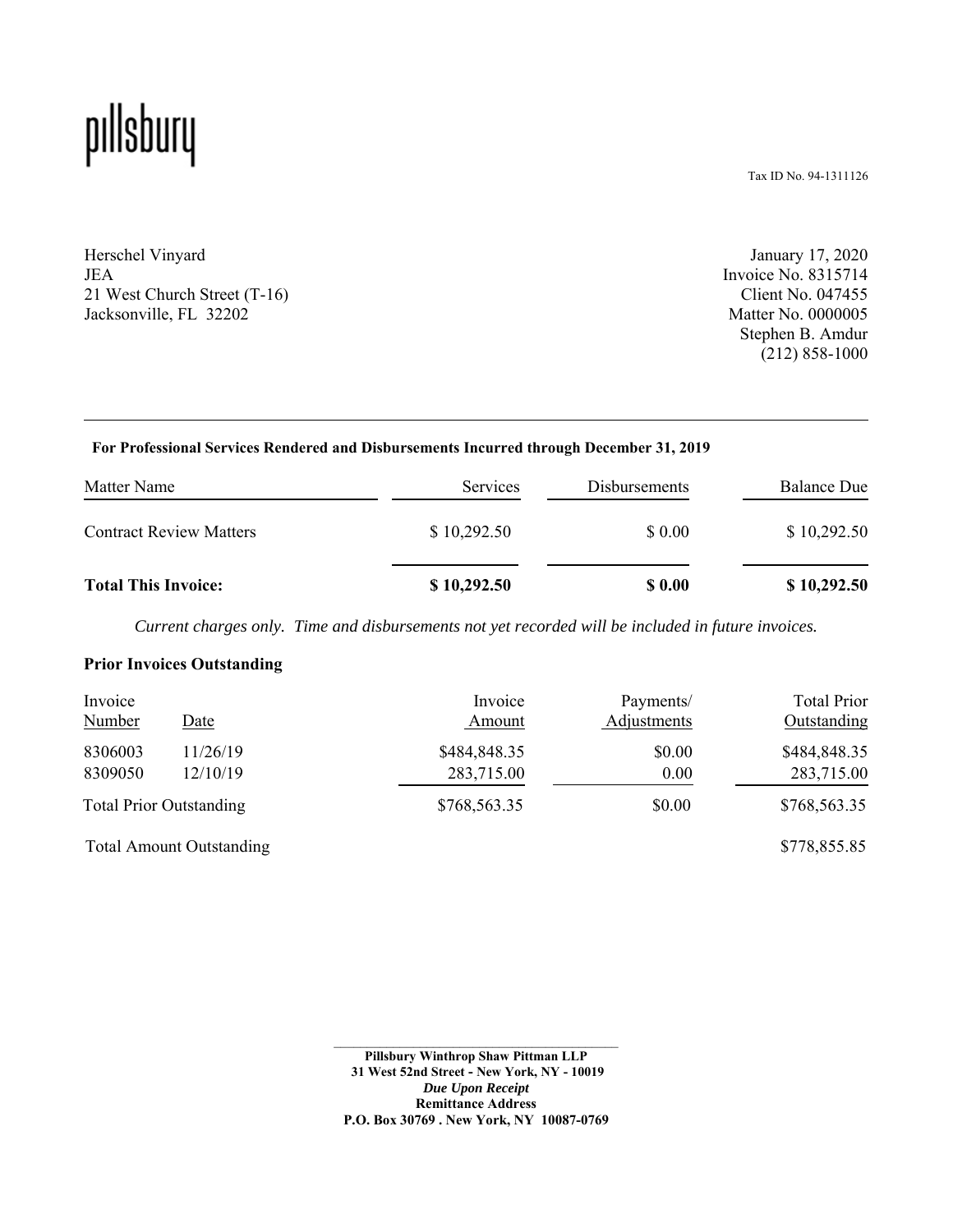| Client No. 047455  | January 17, 2020    |
|--------------------|---------------------|
| Matter No. 0000005 | Invoice No. 8315714 |
| Stephen B. Amdur   | Page 2              |

#### **Contract Review Matters**

For Professional Services Rendered and Disbursements Incurred Through December 31, 2019

| Timekeeper  | Date     | Service                                                                                            | Hours       |
|-------------|----------|----------------------------------------------------------------------------------------------------|-------------|
| T. C. Kuo   | 12/03/19 | Review agreements in data room for clean up.                                                       | 5.25        |
| T. C. Kuo   | 12/04/19 | Review agreements in data room for clean up.                                                       | 2.75        |
| H. McCartin | 12/06/19 | Material contracts review; review of material contracts in<br>clean team folders in JEA data room. | 1.00        |
| H. McCartin | 12/09/19 | IT Contracts review; email correspondence Steve McInall,<br>Heather Burnett-Beard.                 | 2.50        |
|             |          | Total Hours:                                                                                       | 11.50       |
|             |          | <b>Total Fees:</b>                                                                                 | \$10,292.50 |

### **Timekeeper Summary**

| Total:      | 11.50 |
|-------------|-------|
| H. McCartin | 3.50  |
| T. C. Kuo   | 8.00  |
| Timekeeper  | Hours |

**Total Due For Matter 0000005: \$ 10,292.50**